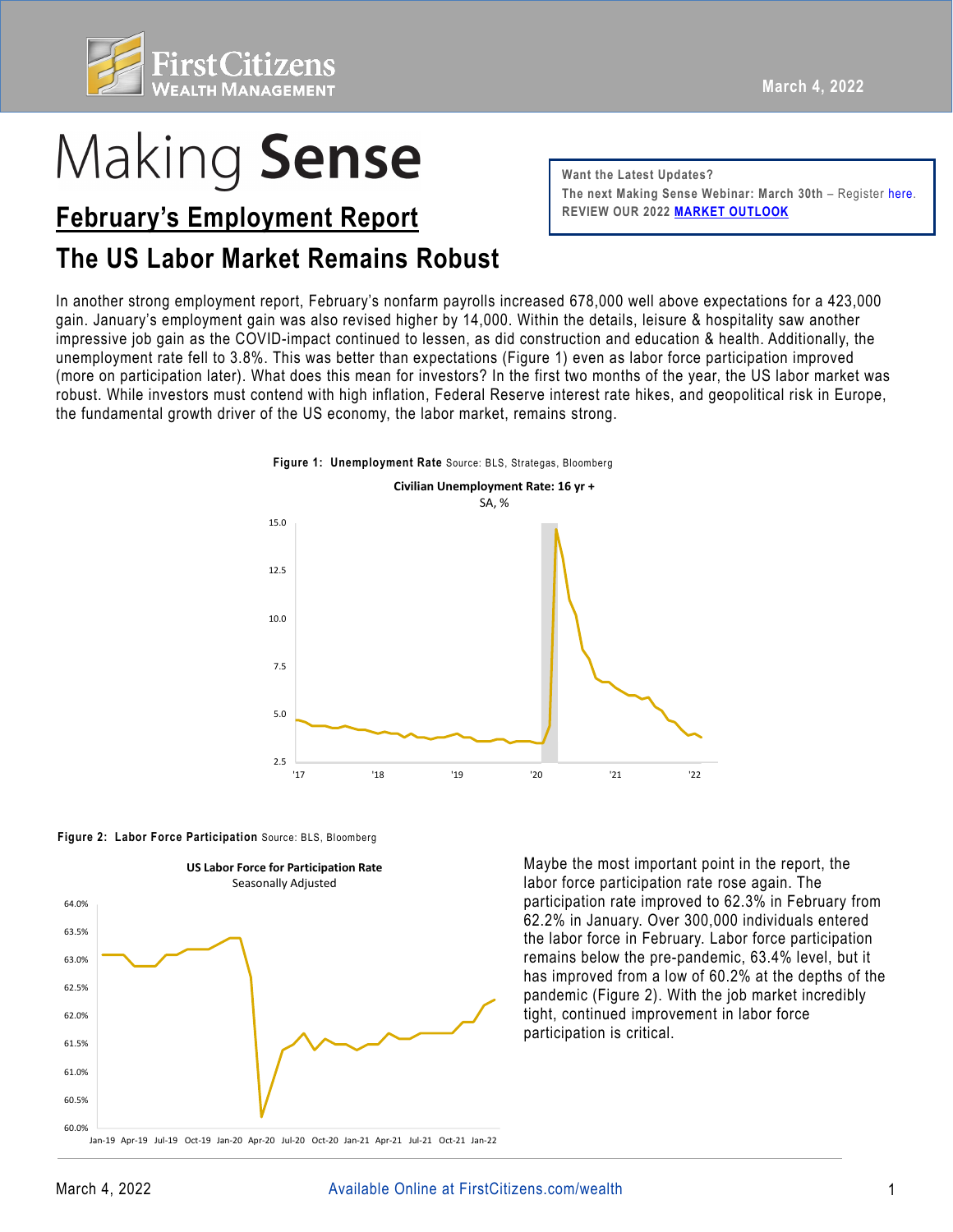

 Wages continued to rise in the current, incredibly tight labor market. Average hourly earnings rose 5.1% year-over-year, and while elevated, this level is better than consensus estimates (5.8%) and better than the January reading (Figure 3). This is good news on the wage front.



**Figure 3: Average Hourly Earnings** Source: BLS, Strategas, Bloomberg





With all eyes on the Fed, it is worth noting Fed Fund futures are currently pricing five to six 0.25% hikes this year (Figure 4). While expectations are volatile and quite data dependent, we continue to think there is a chance the market is overestimating the number of near-term Fed hikes and underestimating the number of hikes in coming years.